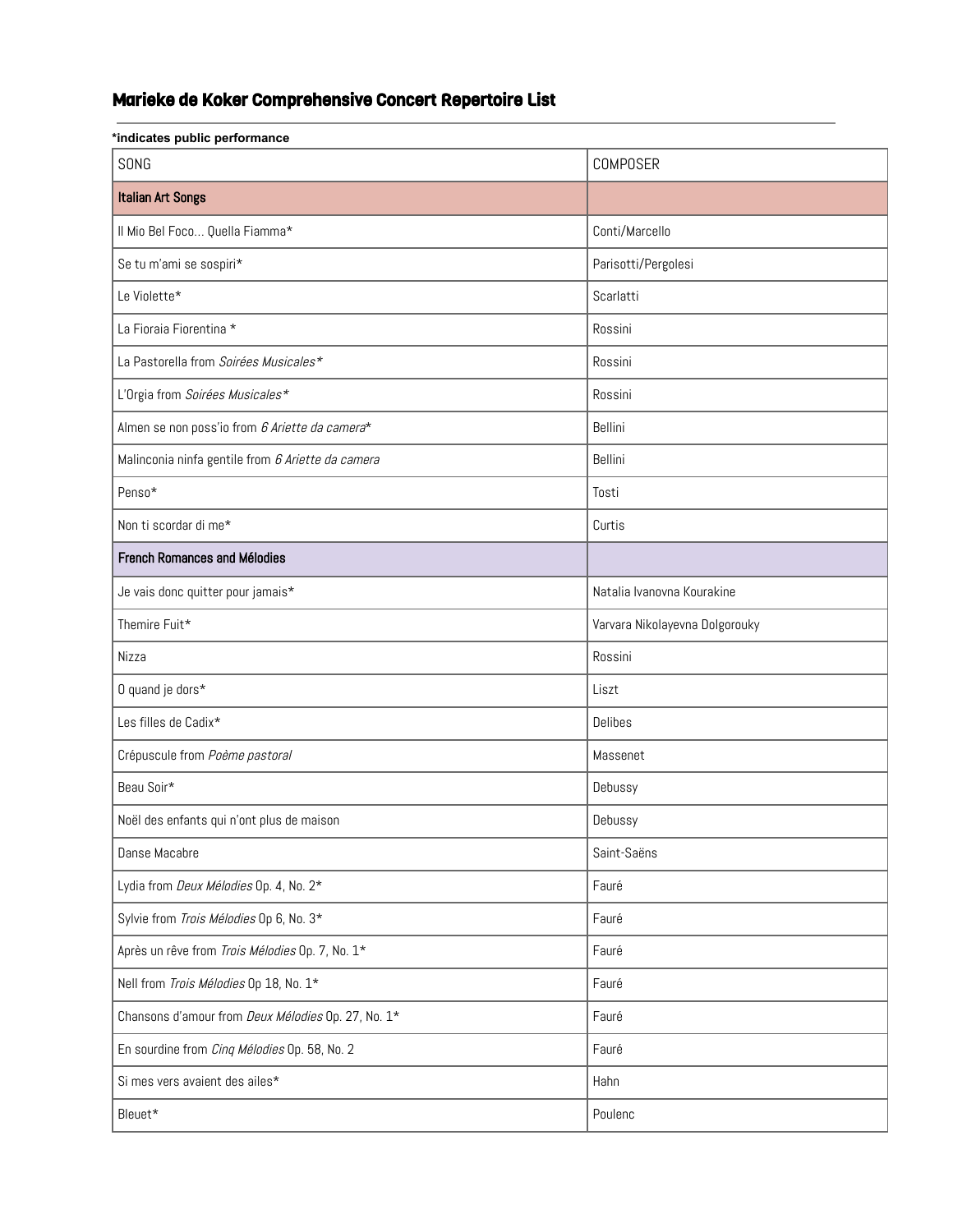| German Lieder                                                    |                           |
|------------------------------------------------------------------|---------------------------|
| Ich liebe dich, WoO 123                                          | Beethoven                 |
| Gretchen am Spinnrade Op. 2; D118*                               | Schubert                  |
| Die Forelle Op. 32; D 550*                                       | Schubert                  |
| Auf dem Wasser zu Singen D. 774                                  | Schubert                  |
| Du bist die Ruh Op. 59, No. 3; D. 776*                           | Schubert                  |
| Mondnacht from Eichendorff Liederkreis Op. 39, No. 5*            | Schumann                  |
| Zueignung from Acht Gedichte aus 'Letzte Blätter' Op. 10, No. 1* | R. Strauss                |
| <b>English Art Songs</b>                                         |                           |
| Cockles and Mussels                                              | Anonymous/Folk            |
| Fairest Isle*                                                    | Purcell                   |
| The Lass with the Delicate Air*                                  | Thomas Arne               |
| Under the Greenwood Tree*                                        | Thomas Arne               |
| When Daisies Pied*                                               | Thomas Arne               |
| My mother bids me bind my hair*                                  | Haydn                     |
| The Last Rose of Summer*                                         | Thomas Moore              |
| Down by the Salley Gardens*                                      | Arr. Herbert Hughes       |
| To a poet a thousand years hence from To A Poet Op. 13           | Gerald Finzi              |
| On parent knees from To A Poet Op. 13                            | Gerald Finzi              |
| Intrada from To A Poet Op. 13                                    | Gerald Finzi              |
| The birthnight from To A Poet Op. 13                             | Gerald Finzi              |
| June on Castle Hill from To A Poet Op. 13                        | Gerald Finzi              |
| Let the florid music praise! from On This Island*                | Benjamin Britten          |
| Sephestia's Lullaby from A Charm of Lullabies*                   | Benjamin Britten          |
| When I Have Sung My Songs To You*                                | <b>Ernest Charles</b>     |
| Sure On This Shining Night*                                      | Samuel Barber             |
| I Want To Die While You Love Me*                                 | <b>Undine Smith Moore</b> |
| Come ready and see me*                                           | Richard Hundley           |
| Diaphenia from Six Elizabethan Songs                             | Dominick Argento          |
| This Christmas                                                   | Marieke de Koker          |
| Never Again from Never Again                                     | Marieke de Koker          |
| The dead who loved me from Never Again                           | Marieke de Koker          |
| Memories from Never Again                                        | Marieke de Koker          |
| A world tilted on fire from Never Again                          | Marieke de Koker          |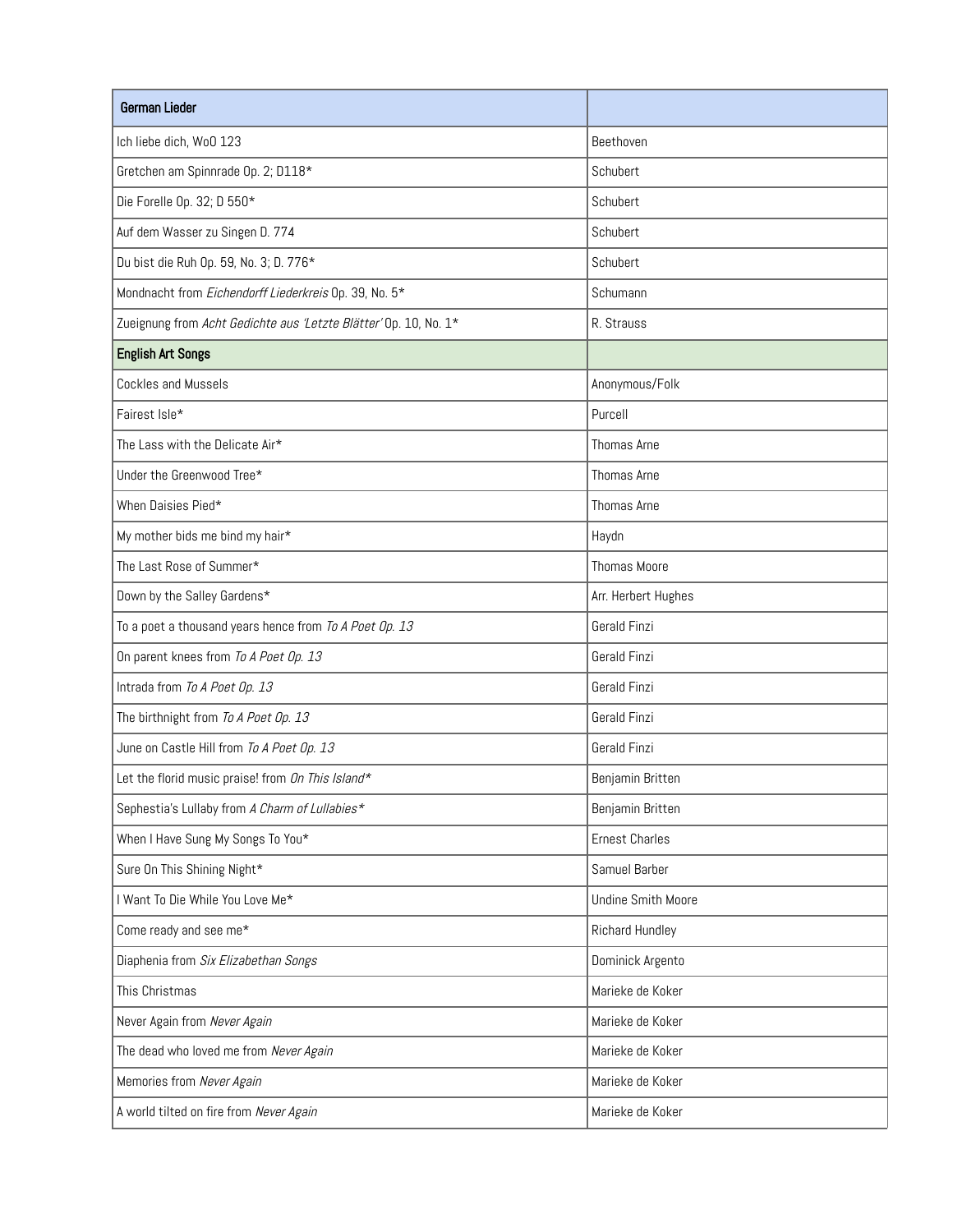| Epiphany from Never Again                                      | Marieke de Koker         |
|----------------------------------------------------------------|--------------------------|
| They'll hang me at dawn from Never Again                       | Marieke de Koker         |
| Latin Art Songs                                                |                          |
| Ave Maria*                                                     | Bach/Gounod              |
| Ave Maria (Ellens Gesang) Op. 52, No. 6; D. 839                | Schubert                 |
| Ave Maria                                                      | Vladimir/Caccini         |
| 0 Salutaris Hostia*                                            | Ešenvalds, Arr. de Koker |
| <b>Spanish Art Songs</b>                                       |                          |
| Caminito from Canciones Argentinas*                            | Julian Aguirre           |
| El Molondrón                                                   | Fernando Obradors        |
| Punto de Habanera from Cinco Canciones Negras                  | Xavier Montsalvatge      |
| Canto Negro from Cinco Canciones Negras                        | Xavier Montsalvatge      |
| Estrellita*                                                    | <b>Manuel Ponce</b>      |
| <b>Russian Art Songs</b>                                       |                          |
| я в пустыню (I am banished to the desert)*                     | Mariya Voinovna Zubova   |
| Колыбельная (Lullaby) from Songs and Dances of Death           | Mussorgsky               |
| Серенада (Serenade) from Songs and Dances of Death             | Mussorgsky               |
| Полководец (The Field Marshall) from Songs and Dances of Death | Mussorgsky               |
| <b>Czech Art Songs</b>                                         |                          |
| Když mne stará matka from Cigánské melodie*                    | Dvořák                   |
| <b>Afrikaans Art Songs</b>                                     |                          |
| Oktobermaand*                                                  | John K. Pescod           |
| In die stilte van my tuin from Vier Weemoedige Liedjies*       | Arnold van Wyk           |
| Gedig vir Estie from En Skielik Is Dit Aand*                   | Hendrik Hofmeyr          |
| By die dood van Motau from En Skielik Is Dit Aand*             | Hendrik Hofmeyr          |
| Op Slag Dood from En Skielik Is Dit Aand*                      | Hendrik Hofmeyr          |
| Weeklaag van die Gewonde from Alleenstryd*                     | Hendrik Hofmeyr          |
| Kinderland from Alleenstryd*                                   | Hendrik Hofmeyr          |
| Ecce Homo from Alleenstryd*                                    | Hendrik Hofmeyr          |
| Norwegian Art Songs                                            |                          |
| Solveig's Sang from Op. 23 Peer Gynt*                          | <b>Edvard Grieg</b>      |
| På Norges nøgne fjelde from Op. 59 Elegiske dikt*              | <b>Edvard Grieg</b>      |
| Tak for dit Råd from Op. 21, No. 2*                            | <b>Edvard Grieg</b>      |